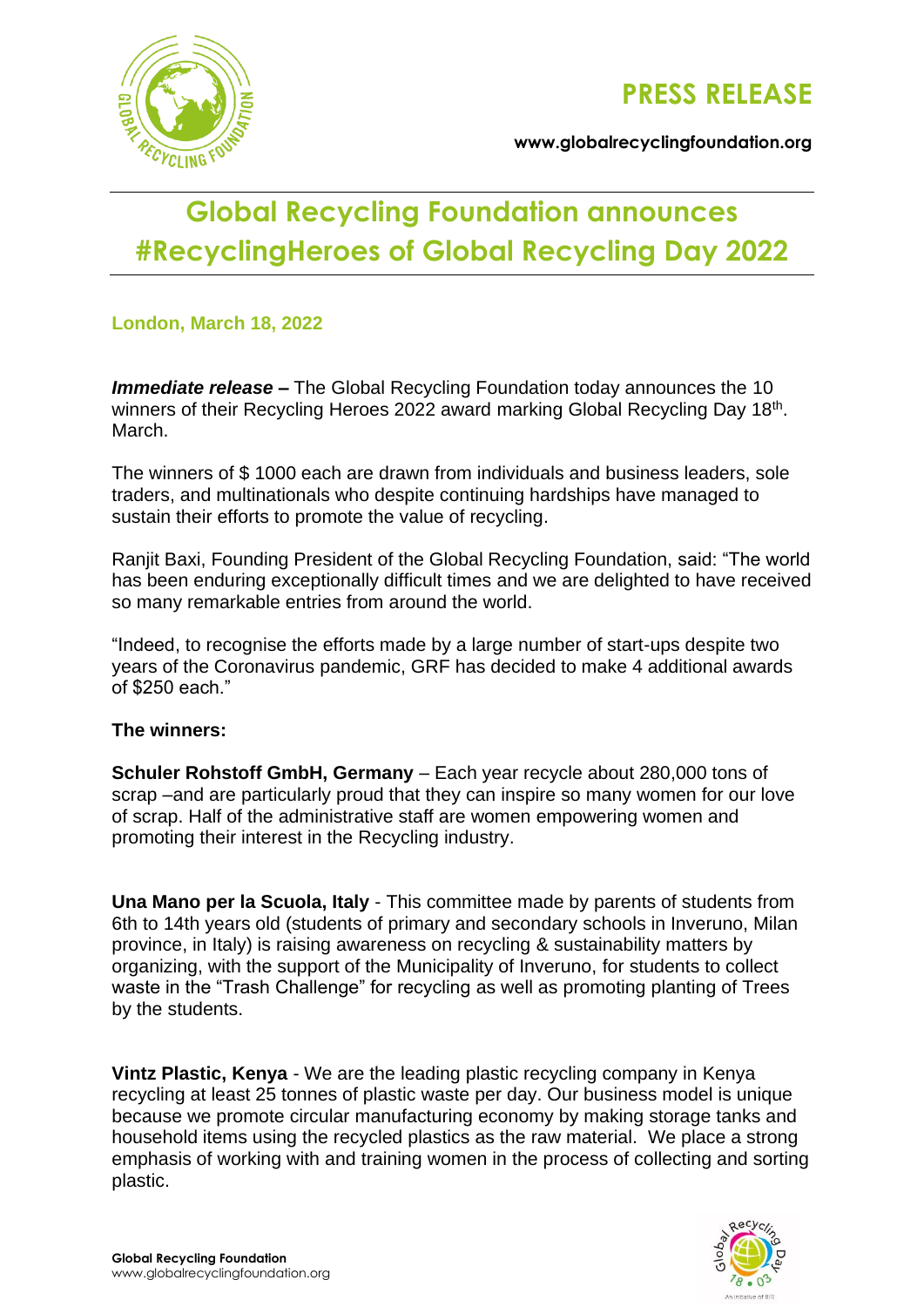**Baby On The Move, New Zealand** – An innovative effort to divert expired child restraints from going to landfill. Instead, together have created a stewardship solution of recycling car seat thereby reducing the waste which would otherwise be landfilled.

**Ecocykle Limited, Nigeria** - a youth-led social enterprise that promotes environmental sustainability, ecosystem restoration, the circular economy, and improved public health by providing effective waste management services to lowincome communities who lack sustainable waste management options. Over the last two years, the company has overseen the training of more than 2000 young men and women on how to start their own waste recycling enterprises.

**Oasis Association, South Africa** – since 1952, the organisation has grown to support over 566 intellectually disabled beneficiaries. The organisations activities are all supported through the Recycling and thrift initiatives that fund 56% of Oasis annual income providing sustainable employment in recycling.

**Brewster Bros, Scotland, UK** – a [family business](https://www.brewsterbros.com/about-us/our-history/) centred on the principles of the circular economy turning CDE (concrete, demolition and excavating waste) into quality recycled products which can be sold back into the construction industries, diverting tons of waste from landfill and to create recycled product.

**RecycleForce, Indiana, USA -** is committed to reducing crime through employment and job training, while improving the environment through (WEE) waste electronics recycling. Since 2006, RecycleForce has safely recycled more than 65 million pounds of electronic waste while providing environmental job training to thousands.

**Green Club of Lubanga Primary School, Zambia** – Schoolchildren in the Green Club are promoting recycling by collecting waste drink bottles to make litter bins for keeping the school clean. One of the biggest environmental issues in schools is litter. The Green Club members collect used drink bottles littered around the school and community and use them for their Green and Clean school project.

**Norwegian Refugee Council, Norway – Working in Bangladesh,** to address the existing problem of plastic pollution in refugee camps, thus paving a way for more efficient solid waste management. NRC initiated Producing Shelter Materials from Recycled Plastic project in partnership with Field Ready to recycle the waste plastics produced by the Rohingya refugee community and surrounding host community people, to transform them into safe and sustainable shelter protection products

#### **The four additional start-up award winners are:**

**Japheth Sunday, Nigeria** – Japheth is reducing environmental pollution in the community with his JETSAR project by converting biowaste to electrical energy that powers the house including appliances, thus providing one answer to meet renewable energy needs in the country.